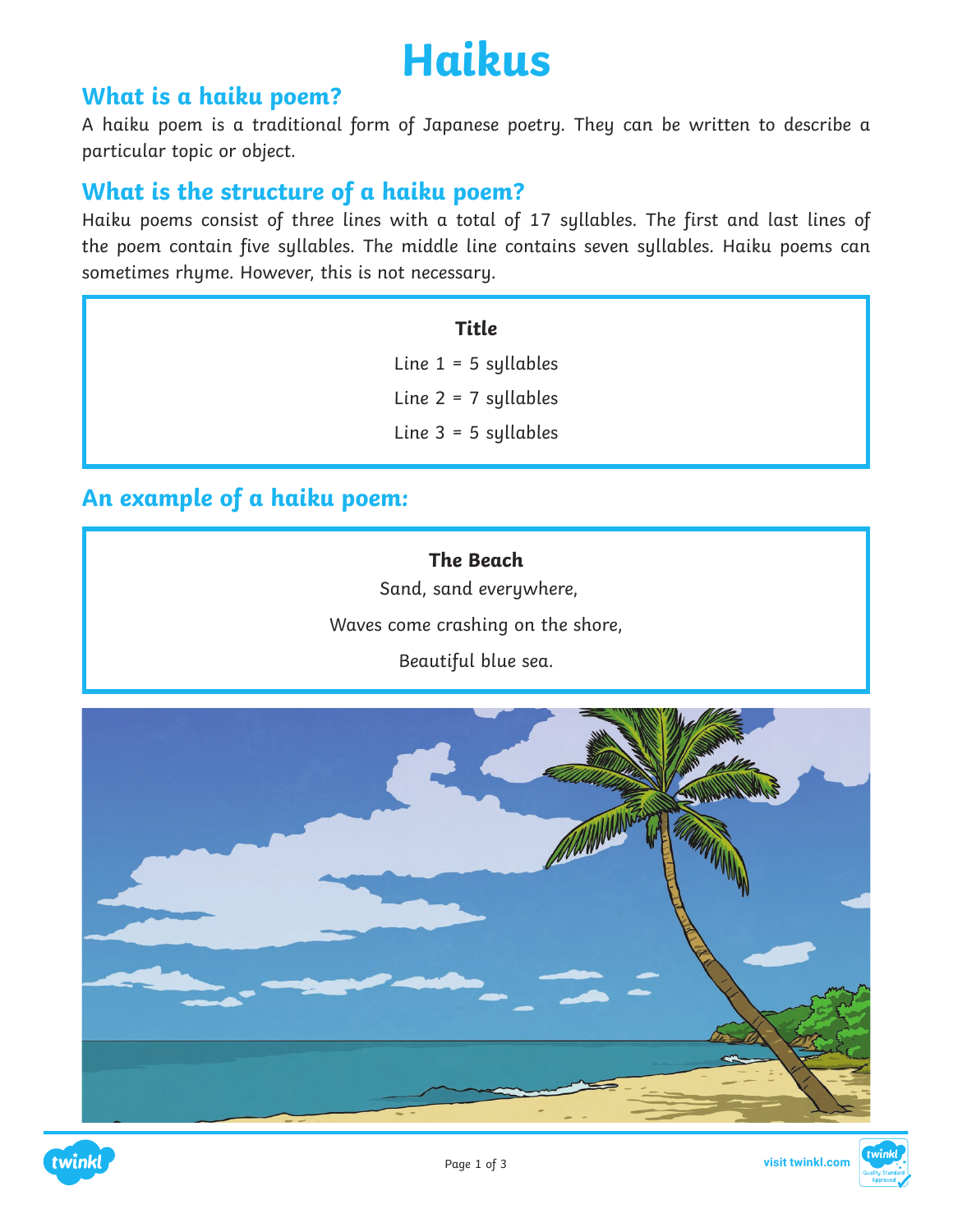# **My Haiku Planning Sheet**

Before you being writing your haiku poem, you should write down different ideas you have about your particular topic or object.

Choose a topic or object for your poem:

List some adjectives that describe your topic or object:

List some verbs to do with your topic or object:

Write some interesting facts about your topic or object:

Draw some illustrations or pictures to include around your poem: